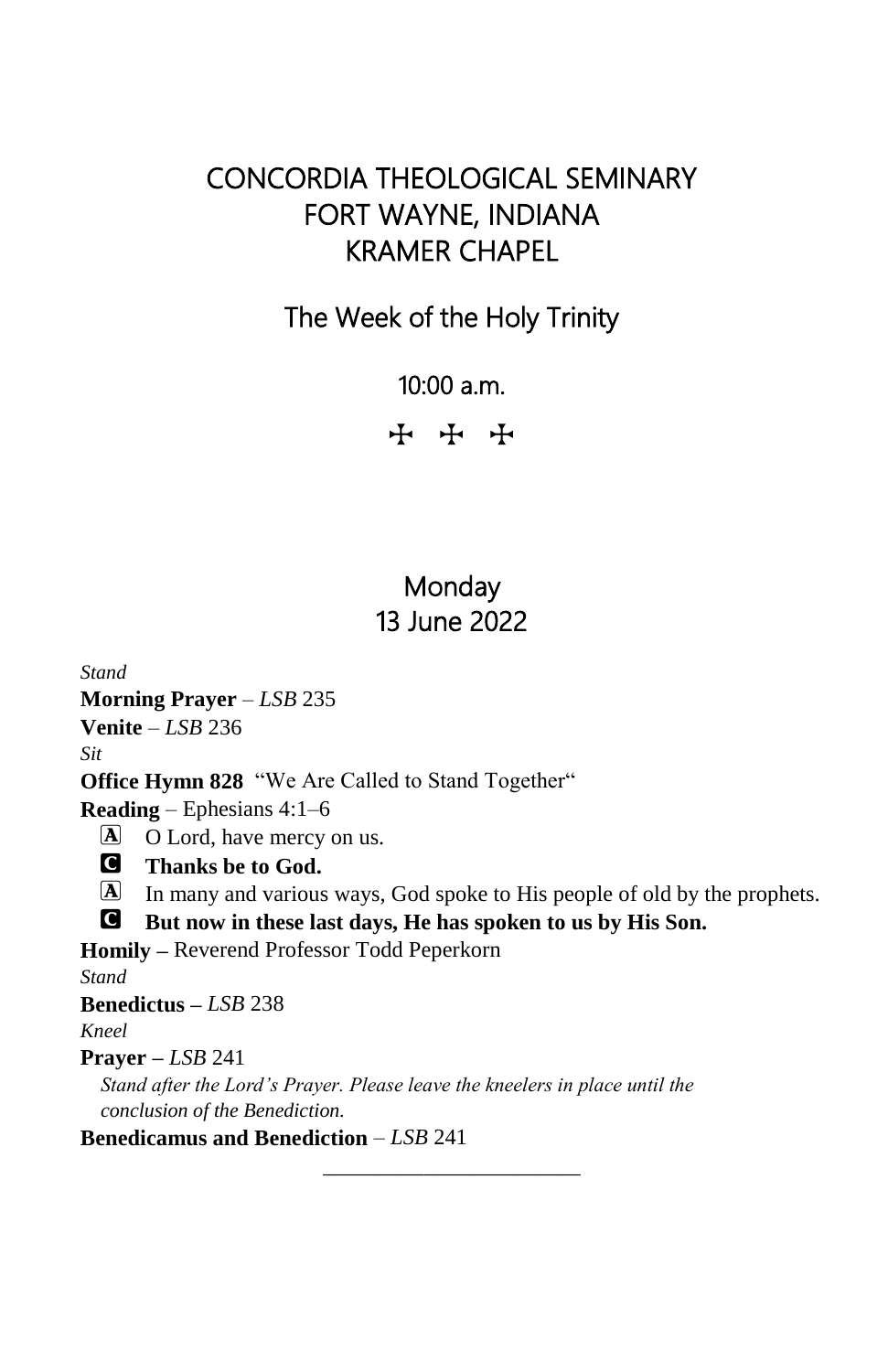#### Tuesday 14 June 2022

*Stand* **Responsive Prayer 1 –** *LSB* 282 *(through Apostles' Creed)* **Psalm 8** (antiphon v. 9)



*Sit*

**Reading** – Numbers 6:22–27 **Canticle 926** "Song from Deuteronomy" **Reading** – Ephesians 5:15–21 **Hymn 811** "Oh, That I Had a Thousand Voices" *Stand* **Versicles and Prayers** – *LSB* 283

> *Today marks the commemoration of Elisha.* \_\_\_\_\_\_\_\_\_\_\_\_\_\_\_\_\_\_\_\_\_\_\_

# **Wednesday** 15 June 2022

## Feast of the Holy Trinity

Reverend Professor Gifford Grobien Preacher and Celebrant

*The celebration of the Lord's Supper in Kramer Chapel is under the auspices of St. Paul's Lutheran Church, Fort Wayne, the Rev. Peter Cage, pastor. Communicants at this altar are to be in full confessional fellowship with The Lutheran Church—Missouri Synod. If there are spiritual concerns that may affect your communing here, please contact the Dean of Chapel or Dr. Rast prior to the service. If you are not communing this day but wish to receive a blessing, please cross your arms over your chest as you approach the chancel.*

#### Divine Service

Setting One - LSB 151

#### **Confession and Absolution** – *LSB* 151 **Introit**

Blessed be the Holy Trinity and the undivided Unity. Let us give glory to him because he has shown his mercy to us.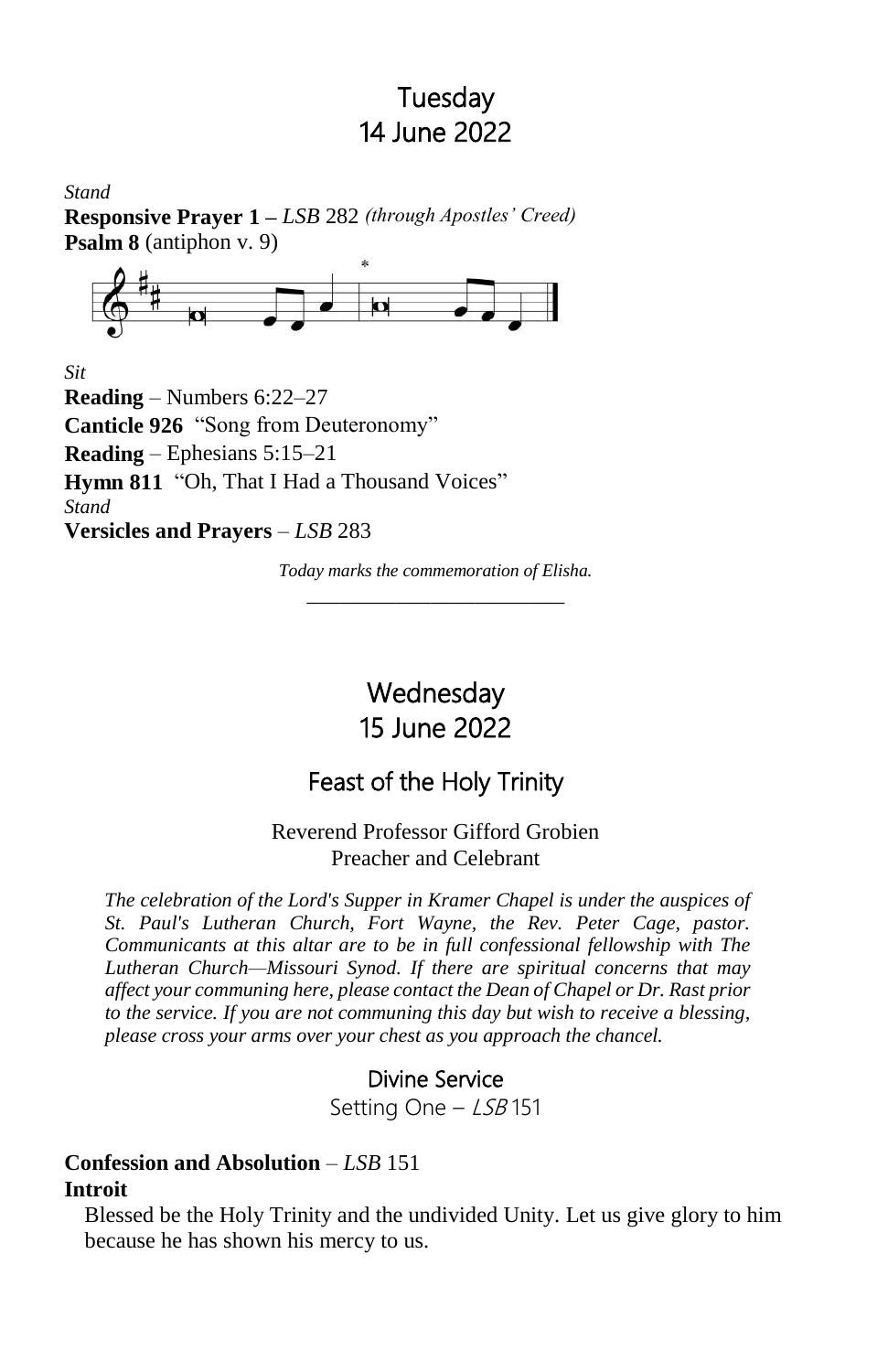

I have set the Lord always be- | me;\* Because he is at my right hand, I shall not be | shaken.

**Therefore my heart is glad, and my whole being re- | joices;\* my flesh also | dwells secure.**

For you will not abandon my soul | to Sheol.\* or let your holy one see cor- | ruption.

**You make known to me the | path of life;\* in your presence there is fullness of joy; at your right hand are pleasures for- | evermore.**

**Glory be to the Father and | to the Son and to the Holy | Spirit; as it was in the be- | ginning, is now, and will be forever. | Amen.**

Blessed be the Holy Trinity and the undivided Unity. Let us give glory to him because he has shown his mercy to us.

**Hymn of Praise** "Gloria in Excelsis" **–** *LSB* 154 **Salutation and Collect** – *LSB* 156 *Sit* **First Reading** – Acts 2:14a, 22–36 *Stand* **Alleluia and Verse –** *LSB* 156 **Holy Gospel** – John 8:48–59 **Sermon** *Stand* **Nicene Creed –** *LSB* 158 **Prayer of the Church Offertory** – *LSB* 159 "What Shall I Render to the Lord" **Service of the Sacrament –** *LSB* 160 *Sit* **Distribution Hymns**

*LSB* 498 "Come, Holy Ghost, Creator Blest" *The soloist sings stanzas 2, 4, and 6. LSB* 505 "Triune God, Be Thou Our Stay" *(sing the one-stanza version) Stand*

\_\_\_\_\_\_\_\_\_\_\_\_\_\_\_\_\_\_\_\_\_\_\_

**Post-Communion Collect and Benediction** – *LSB* 166